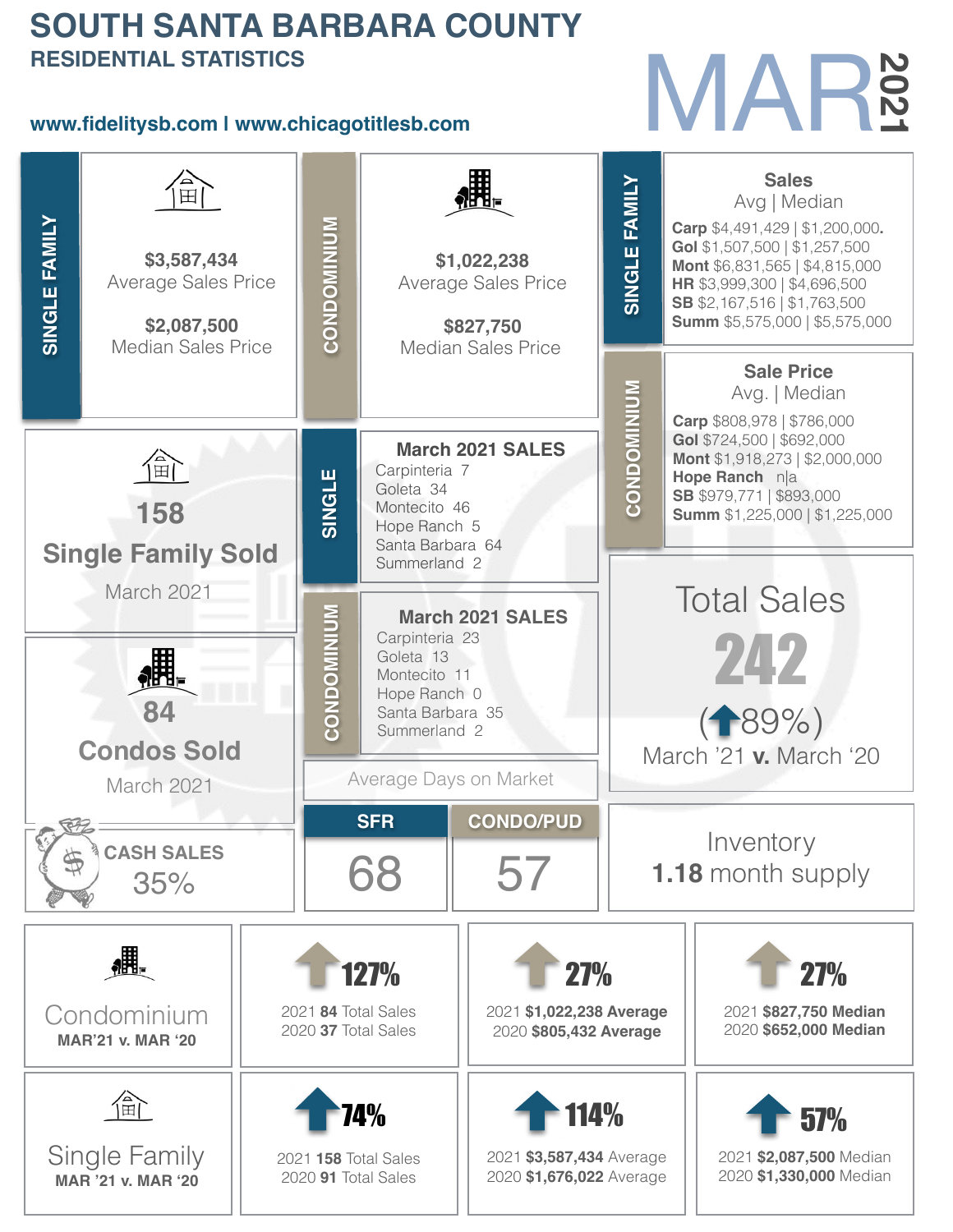#### **SOUTH SANTA BARBARA COUNTY RESIDENTIAL STATISTICS**

#### **www.fidelitysb.com | www.chicagotitlesb.com**



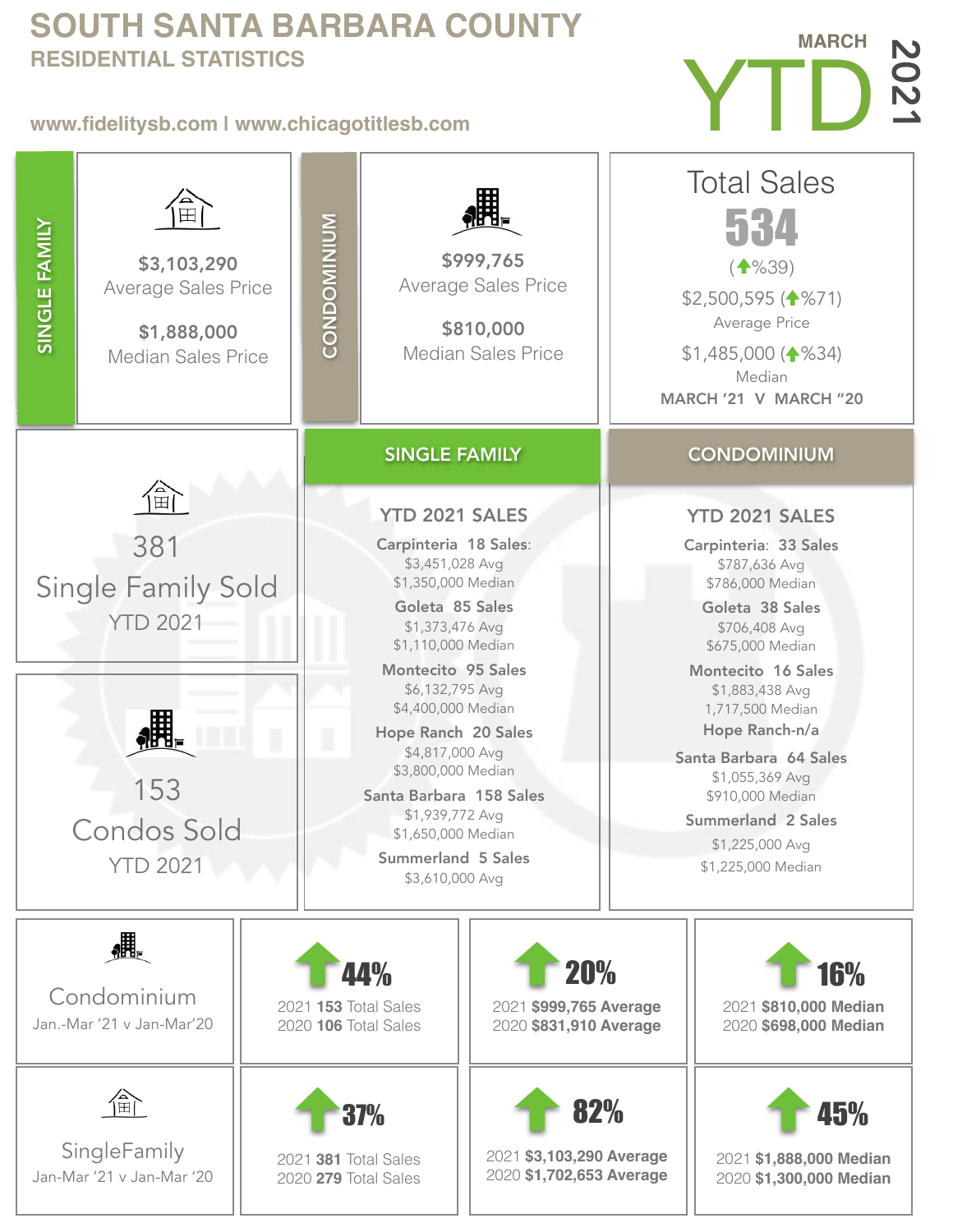#### FIDELITY NATIONAL TITLE GROUP SANTA BARBARA



|            |      | Avg Price   | Med Price   |
|------------|------|-------------|-------------|
|            | 2005 | \$4,435,833 | \$3,083,000 |
|            | 2006 | \$3,523,423 | \$2,969,417 |
|            | 2007 | \$4.129.285 | \$3.160.000 |
|            | 2008 | \$3,489,236 | \$2,762,500 |
|            | 2009 | \$3,020,581 | \$2.801.930 |
|            | 2010 | \$3,708,157 | \$2,834,180 |
|            | 2011 | \$2,700.921 | \$2,571,800 |
|            | 2012 | \$2,816,204 | \$2.112.110 |
|            | 2013 | \$2,688,742 | \$2,475,000 |
|            | 2014 | \$3,077,900 | \$2.970.250 |
|            | 2015 | \$4,705,428 | \$2,975,000 |
|            | 2016 | \$3,238,000 | \$2,612,500 |
|            | 2017 | \$4,007,375 | \$2.832.500 |
|            | 2018 | \$4,910,737 | \$3,722,500 |
|            | 2019 | \$4,628,800 | \$3,000,000 |
|            | 2020 | \$4,259,691 | \$3,485,000 |
| <b>MTD</b> | 2021 | \$4,817,000 | \$3.800.000 |



|     |      | Avg Price   | Med Price   |
|-----|------|-------------|-------------|
|     | 2003 | \$2,122,573 | \$1,606,542 |
|     | 2004 | \$2,986.617 | \$2,099,271 |
|     | 2005 | \$2,921,686 | \$2,223,271 |
|     | 2006 | \$3,092,422 | \$2,336,667 |
|     | 2007 | \$3.345.281 | \$2.560.417 |
|     | 2008 | \$3,386,326 | \$2,609,667 |
|     | 2009 | \$2.814.635 | \$2,186,104 |
|     | 2010 | \$3,077,094 | \$2,231,694 |
|     | 2011 | \$2,428,436 | \$1,915,887 |
|     | 2012 | \$2,975,297 | \$1.835.000 |
|     | 2013 | \$2,810,283 | \$2,050,000 |
|     | 2014 | \$2.886.388 | \$2.425.000 |
|     | 2015 | \$3,615,674 | \$2,550,000 |
|     | 2016 | \$3.237.899 | \$2,500,000 |
|     | 2017 | \$3.566.905 | \$2,925,000 |
|     | 2018 | \$3,946,770 | \$2,700,000 |
|     | 2019 | \$3.854.656 | \$2,851,000 |
|     | 2020 | \$4,563,296 | \$3,112,500 |
| MTD | 2021 | \$6,132,795 | \$4,400,000 |



ALL INFORMATION DEEMED RELIABLE BUT NOT GUARANTEED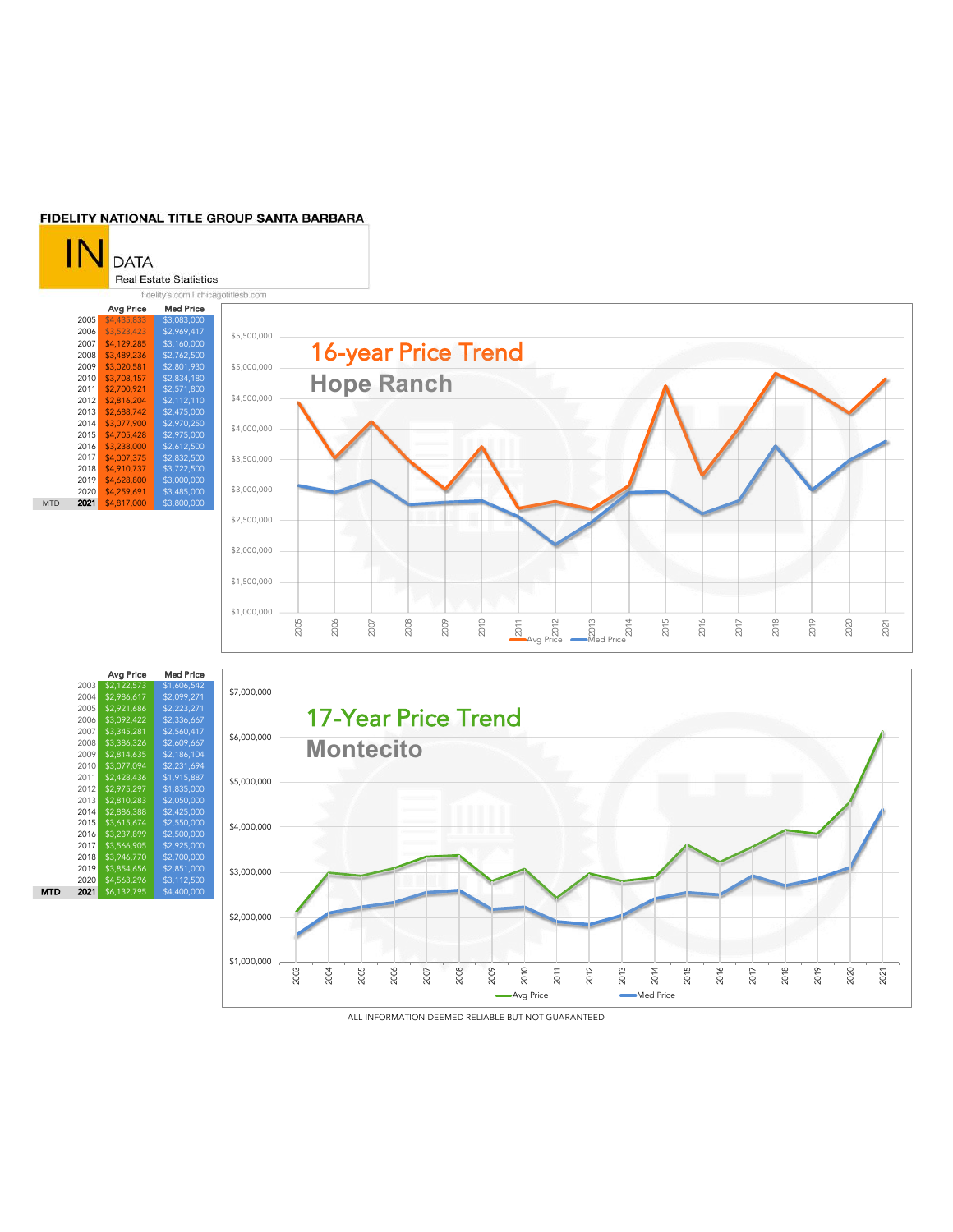### Fidelity National Title Group-Santa Barbara

**YTD** Montecito Real Estate Report<br>
Year Jan Feb Mar Apr



Year Jan Feb Mar Apr May Jun July Aug Sept Oct Nov Dec **Total 2015** 16 15 22 22 23 26 14 21 13 14 9 24 219

information deemed reliable but not quaranteed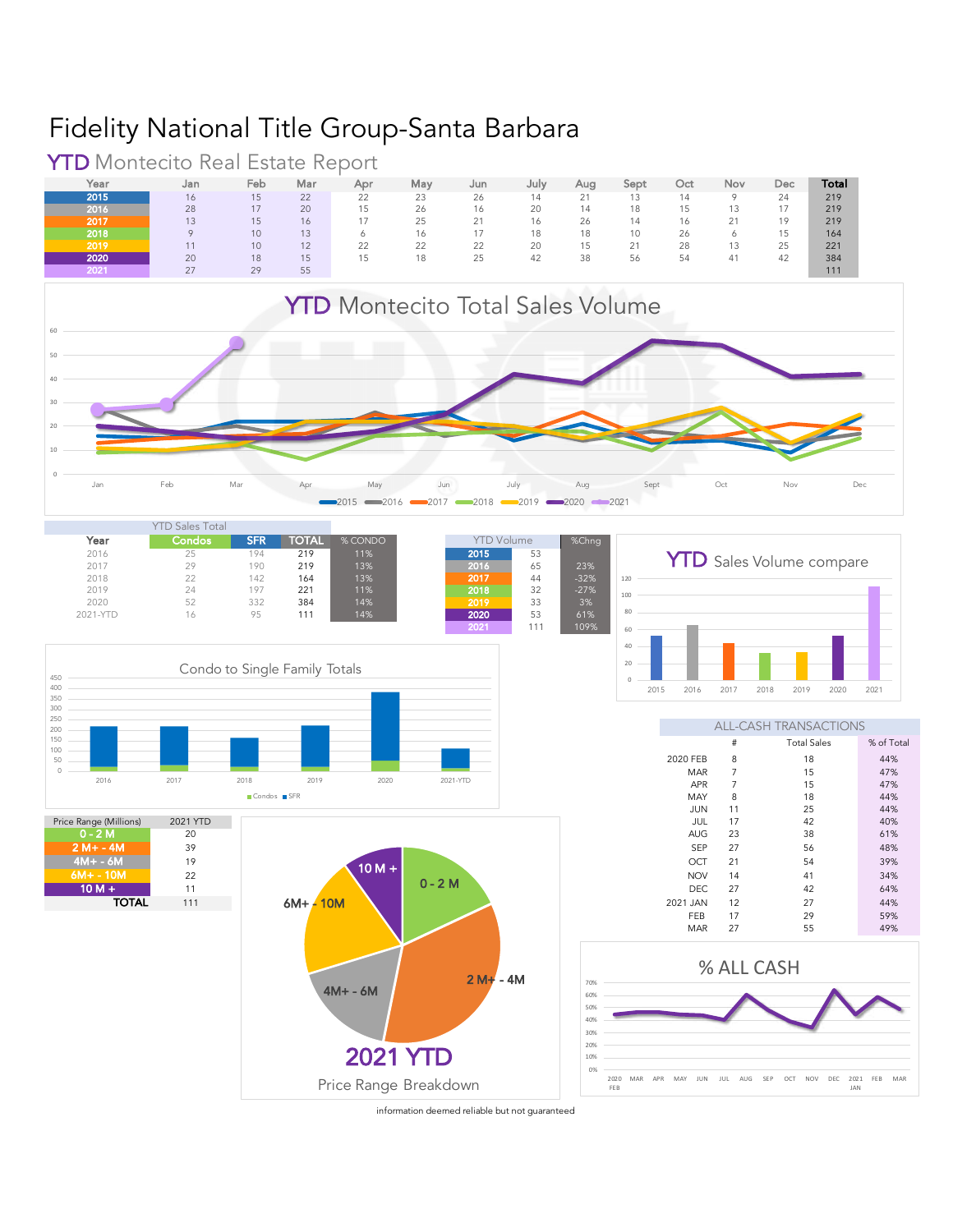#### FIDELITY NATIONAL TITLE GROUP SANTA BARBARA



# 2021 Montecito YTD Real Estate Report Median Price Trends

| Year | Jan | Feb.                                | Mar | Apr                                                                                                                                             | May | Jun | July | Aua | Sept | Oct | Nov | Dec |
|------|-----|-------------------------------------|-----|-------------------------------------------------------------------------------------------------------------------------------------------------|-----|-----|------|-----|------|-----|-----|-----|
| 2015 |     |                                     |     | \$3,995,250 \$2,410,000 \$2,275,000 \$1,872,500 \$4,300,000 \$2,720,000 \$2,325,000 \$1,950,000 \$2,840,000 \$2,165,000 \$2,734,500 \$1,825,000 |     |     |      |     |      |     |     |     |
| 2016 |     |                                     |     | \$3,167,500 \$4,000,000 \$2,612,500 \$1,979,000 \$2,377,500 \$2,545,000 \$2,500,000 \$2,167,500 \$2,037,500 \$2,575,000 \$1,831,000 \$2,778,500 |     |     |      |     |      |     |     |     |
| 2017 |     |                                     |     | \$2,250,000 \$2,536,000 \$2,312,500 \$2,405,000 \$3,200,000 \$2,800,000 \$3,219,000 \$3,374,500 \$3,140,250 \$2.415,000 \$1,700,000 \$2,280,000 |     |     |      |     |      |     |     |     |
| 2018 |     |                                     |     | \$3,000,000 \$2,357,500 \$3,400,000 \$1,725,000 \$2,737,500 \$2,850,000 \$2,655,000 \$2,582,500 \$2,535,000 \$2,212,500 \$2,395,000 \$2,819,000 |     |     |      |     |      |     |     |     |
| 2019 |     |                                     |     | \$2,400,000 \$3,325,000 \$2,851,000 \$3,013,750 \$2,992,500 \$2,125,000 \$2,832,750 \$4,200,000 \$2,900,000 \$3,202,000 \$2,990,000 \$3,290,000 |     |     |      |     |      |     |     |     |
| 2020 |     |                                     |     | \$2,370,000 \$2,447,500 \$2,479,500 \$2,050,000 \$3,225,000 \$3,795,000 \$3,055,000 \$2,975,000 \$3,725,000 \$2,707,500 \$3,800,000 \$2,988,800 |     |     |      |     |      |     |     |     |
| 2021 |     | \$3,855,000 \$3,925,000 \$3,895,000 |     |                                                                                                                                                 |     |     |      |     |      |     |     |     |

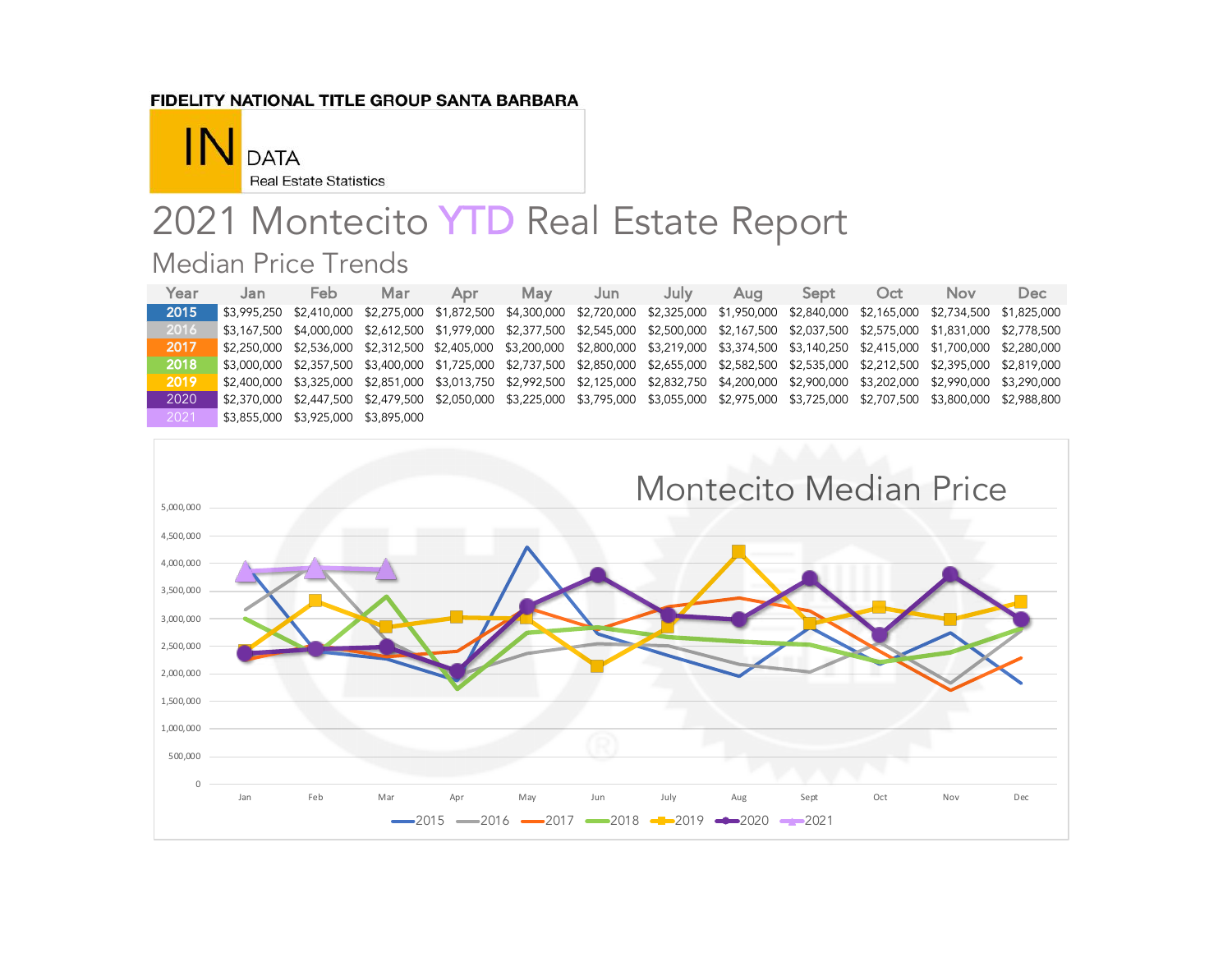#### Fidelity National Title Group-Santa Barbara

Year Jan Feb Mar Apr May Jun July Aug Sept Oct Nov Dec **Total** 2015 117 99 198 185 199 179 188 182 133 134 106 132 1,852 2016 114 109 134 151 176 173 147 166 153 126 148 140 1,737 **2017** 114 112 143 148 164 209 152 190 160 143 146 132 1**,8**13 2018 89 111 140 153 173 189 161 203 147 164 124 146 1,800 2019 121 116 174 165 192 186 195 176 156 155 124 176 1,936 2020 129 128 128 94 85 161 190 229 272 267 204 231 2,118 **2021 157 137 240 Q3 YTD** Santa Barbara Real Estate Report



information deemed reliable but not guaranteed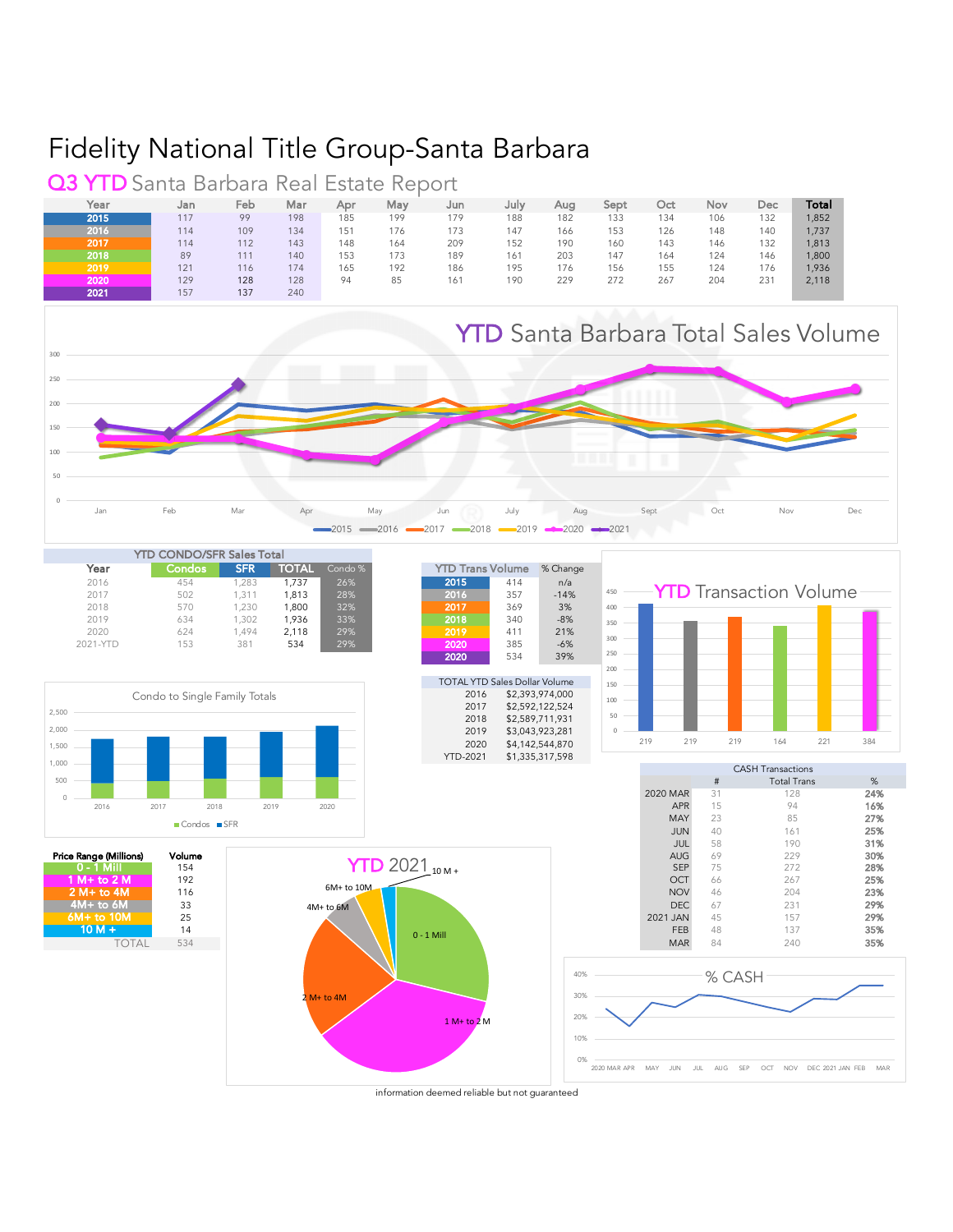**FIDELITY NATIONAL TITLE GROUP SANTA BARBARA** 



| Year | Jan                          | Feb       | Mar                                      | Apr                                                  | Mav                | Jun         | Jul         | Aug         | <b>Sep</b> | Oct                                             | Nov       | <b>Dec</b>            | YTD AVG     | %Change |
|------|------------------------------|-----------|------------------------------------------|------------------------------------------------------|--------------------|-------------|-------------|-------------|------------|-------------------------------------------------|-----------|-----------------------|-------------|---------|
| 2010 | \$675,000                    | \$725,000 | \$730,000                                | \$762,500                                            | .150.000<br>-S. 1. | \$687,500   | \$740,000   | \$762,500   | \$811,750  | \$794,750                                       | \$745.000 | \$702,500             | \$773,875   | n/a     |
| 2011 | \$628,500                    | \$700,000 | \$653,000                                | \$702,000                                            | \$733,250          | \$782,000   | \$745,000   | \$611,000   | \$616,250  | \$610,000                                       | \$638,000 | \$578,000             | \$666,417   | $-14%$  |
| 2012 | \$652,000                    | \$617,500 | \$640,000                                | \$640,000                                            | \$680,000          | \$662,500   | \$707,500   | \$705,500   | \$631,750  | \$620,000                                       | \$681,250 | \$673,000             | \$659,250   | $-1%$   |
| 2013 | \$695,000                    | \$721.500 | \$727.500                                | \$790,000                                            | \$801,000          | \$800,500   | \$797,000   | \$803,000   | \$810,000  | \$857,000                                       | \$837,000 | \$865,000             | \$792,042   | 20%     |
| 2014 | \$914,000                    | \$759,000 | \$850,000                                | \$875,000                                            | \$865,000          | \$950,000   | \$824,500   | \$967,500   | \$949,000  | \$847,000                                       | \$815,250 | \$833,750             | \$870,833   | 10%     |
| 2015 | \$850,000                    | \$850,000 | \$850,000                                | \$799,000                                            | \$944,500          | \$904,500   | \$878,000   | \$924,500   | \$895,000  | \$895,250                                       | \$878,000 | \$937,500             | \$883,854   | 1%      |
| 2016 | \$999,000                    | \$954.500 | \$985,000                                | \$949,000                                            | \$945,000          | \$900,000   | \$899,000   | \$894,500   | \$955,000  | \$955,000                                       | \$912,500 | \$884,000             | \$936,042   | 6%      |
| 2017 | \$860,000                    | \$991.500 | \$900,000                                | \$960,500                                            | \$1.015.000        | \$1,072,500 | \$930,000   | \$954,000   | \$930,000  | \$959,000                                       |           | \$953,000 \$1,230,000 | \$979,625   | 5%      |
| 2018 |                              |           | \$900.000 \$1.080.000 \$1.079.500        | \$927.500                                            | \$1.020.000        | \$1.025.000 | \$925,000   | \$970.000   |            | \$929,000 \$1,038,456                           |           | \$942,000 \$1,004,000 | \$986,705   | 1%      |
|      | 2019 \$1.066.500 \$1.005.000 |           |                                          | \$900,000 \$1,090,000                                | \$1.087.500        | \$994,500   | \$940,000   | \$1,022,500 |            | \$992,500 \$1,079,000 \$1,112,500 \$1,089,250   |           |                       | \$1,031,604 | 5%      |
|      |                              |           |                                          | 2020 \$1,135,000 \$1,102,500 \$1,100,000 \$1,125,500 | \$1,042,500        | \$1,100,000 | \$1,325,000 | \$1,250,000 |            | \$1,322,500 \$1,325,000 \$1,351,500 \$1,177,500 |           |                       | \$1,196,417 | 16%     |
|      |                              |           | 2021 \$1,400,000 \$1,572,000 \$1,485,000 |                                                      |                    |             |             |             |            |                                                 |           |                       | \$1,485,667 | 24%     |

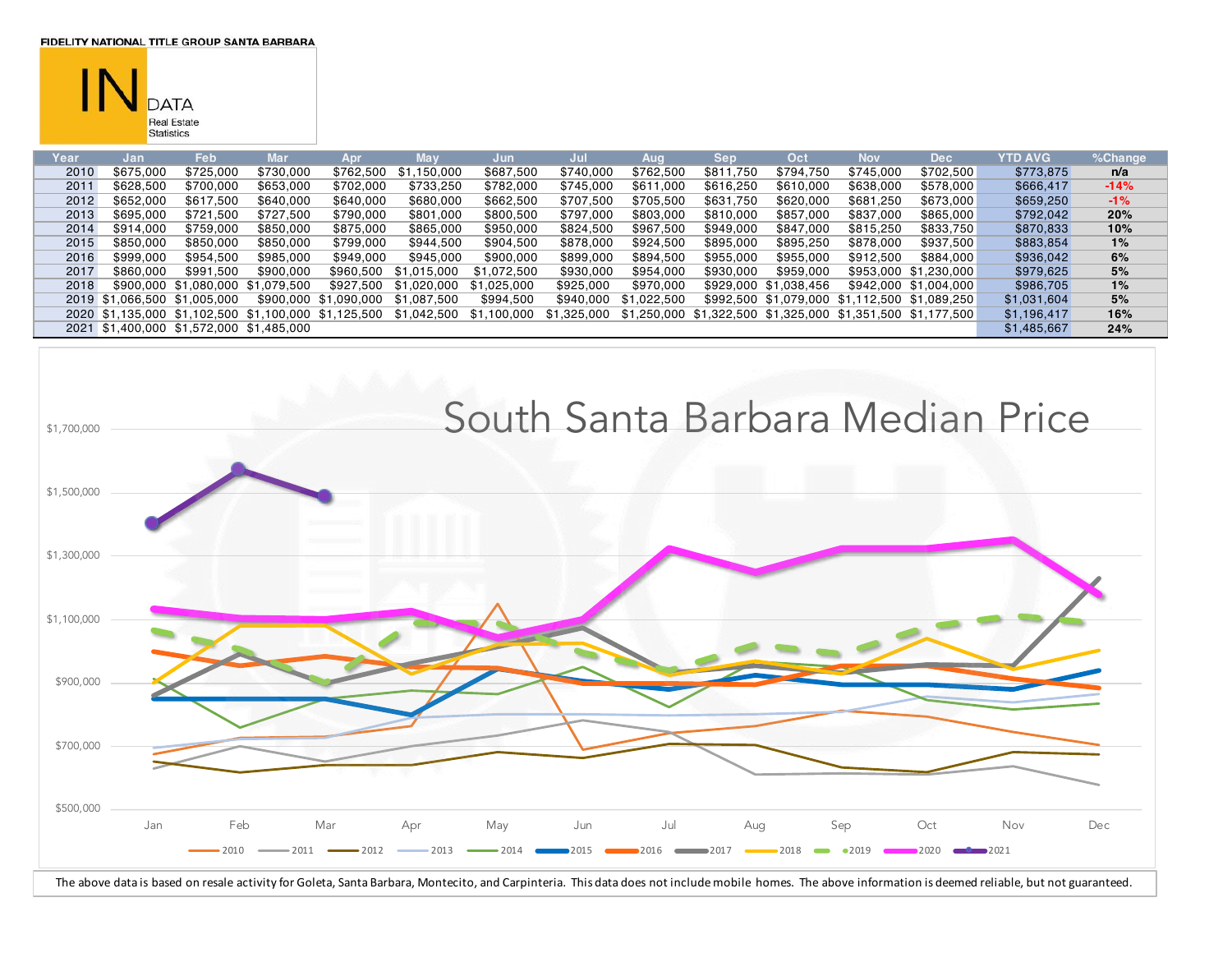

# Market Trends South Santa Barbara County March 2021